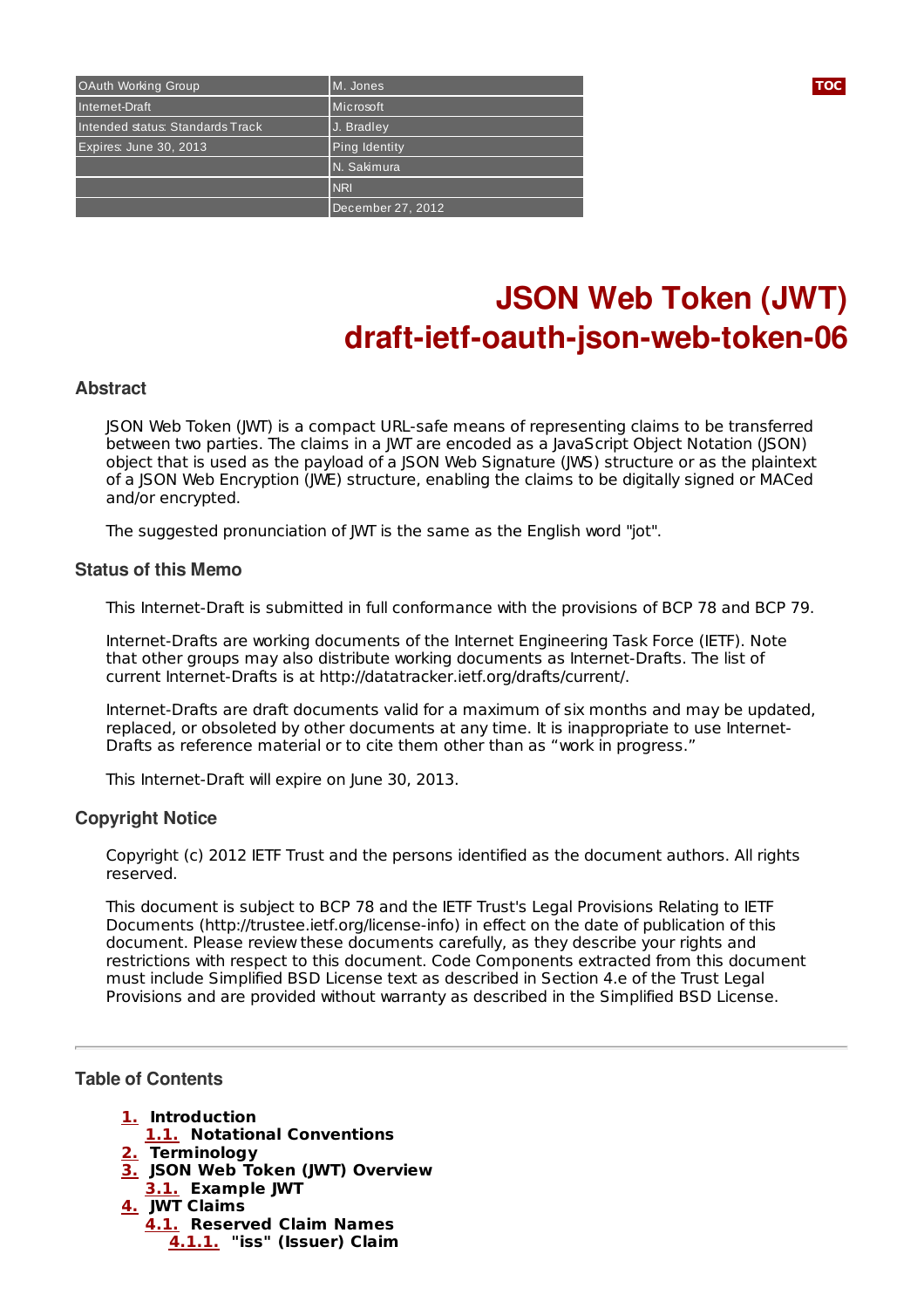- **[4.1.2.](#page-4-3) "sub" (Subject) Claim**
- **[4.1.3.](#page-4-4) "aud" (Audience) Claim**
- **[4.1.4.](#page-4-5) "exp" (Expiration Time) Claim**
- **[4.1.5.](#page-5-0) "nbf" (Not Before) Claim**
- **[4.1.6.](#page-5-1) "iat" (Issued At) Claim**
- **[4.1.7.](#page-5-2) "jti" (JWT ID) Claim**
- **[4.1.8.](#page-5-3) "typ" (Type) Claim [4.2.](#page-5-4) Public Claim Names**
- **[4.3.](#page-5-5) Private Claim Names**
- **[5.](#page-5-6) JWT Header**
	- - **[5.1.](#page-6-0) "typ" (Type) Header Parameter**
		- **[5.2.](#page-6-1) "cty" (Content Type) Header Parameter**
- **[6.](#page-6-2) Plaintext JWTs**
	- **[6.1.](#page-6-3) Example Plaintext JWT**
- **[7.](#page-7-0) Rules for Creating and Validating a JWT**
- **[7.1.](#page-8-0) String Comparison Rules**
- **[8.](#page-8-1) Cryptographic Algorithms**
- **[9.](#page-8-2) IANA Considerations**
	- **[9.1.](#page-8-3) JSON Web Token Claims Registry**
		- **[9.1.1.](#page-9-0) Registration Template**
		- **[9.1.2.](#page-9-1) Initial Registry Contents**
	- **[9.2.](#page-10-0) Sub-Namespace Registration of urn:ietf:params:oauth:token-type:jwt [9.2.1.](#page-10-1) Registry Contents**
	- **[9.3.](#page-10-2) JSON Web Signature and Encryption Type Values Registration**
		- **[9.3.1.](#page-10-3) Registry Contents**
	- **[9.4.](#page-10-4) Media Type Registration**
	- **[9.4.1.](#page-10-5) Registry Contents**
- **[10.](#page-11-0) Security Considerations**
- **[11.](#page-11-1) References**
	- **[11.1.](#page-11-1) Normative References**
	- **[11.2.](#page-11-2) Informative References**
- **[Appendix](#page-12-0) A. Example Encrypted JWT**
- **[Appendix](#page-12-1) B. Relationship of JWTs to SAML Assertions**
- **[Appendix](#page-13-0) C. Relationship of JWTs to Simple Web Tokens (SWTs)**
- **[Appendix](#page-13-1) D. Acknowledgements**
- **[Appendix](#page-13-2) E. Open Issues**
- **[Appendix](#page-13-3) F. Document History**
- <span id="page-1-0"></span>**[§](#page-14-0) Authors' Addresses**

### **1. Introduction**

JSON Web Token (JWT) is a compact claims representation format intended for space constrained environments such as HTTP Authorization headers and URI query parameters. JWTs encode claims to be transmitted as a JavaScript Object Notation (JSON) **[\[RFC4627\]](#page-11-3)** object that is used as the payload of a JSON Web Signature (JWS) **[\[JWS\]](#page-11-4)** structure or as the plaintext of a JSON Web Encryption (JWE) **[\[JWE\]](#page-11-5)** structure, enabling the claims to be digitally signed or MACed and/or encrypted.

<span id="page-1-1"></span>The suggested pronunciation of JWT is the same as the English word "jot".

### **1.1. Notational Conventions**

<span id="page-1-2"></span>The key words "MUST", "MUST NOT", "REQUIRED", "SHALL", "SHALL NOT", "SHOULD", "SHOULD NOT", "RECOMMENDED", "MAY", and "OPTIONAL" in this document are to be interpreted as described in Key words for use in RFCs to Indicate Requirement Levels . **[\[RFC2119\]](#page-11-6)**

## **[TOC](#page-0-0)**

**[TOC](#page-0-0)**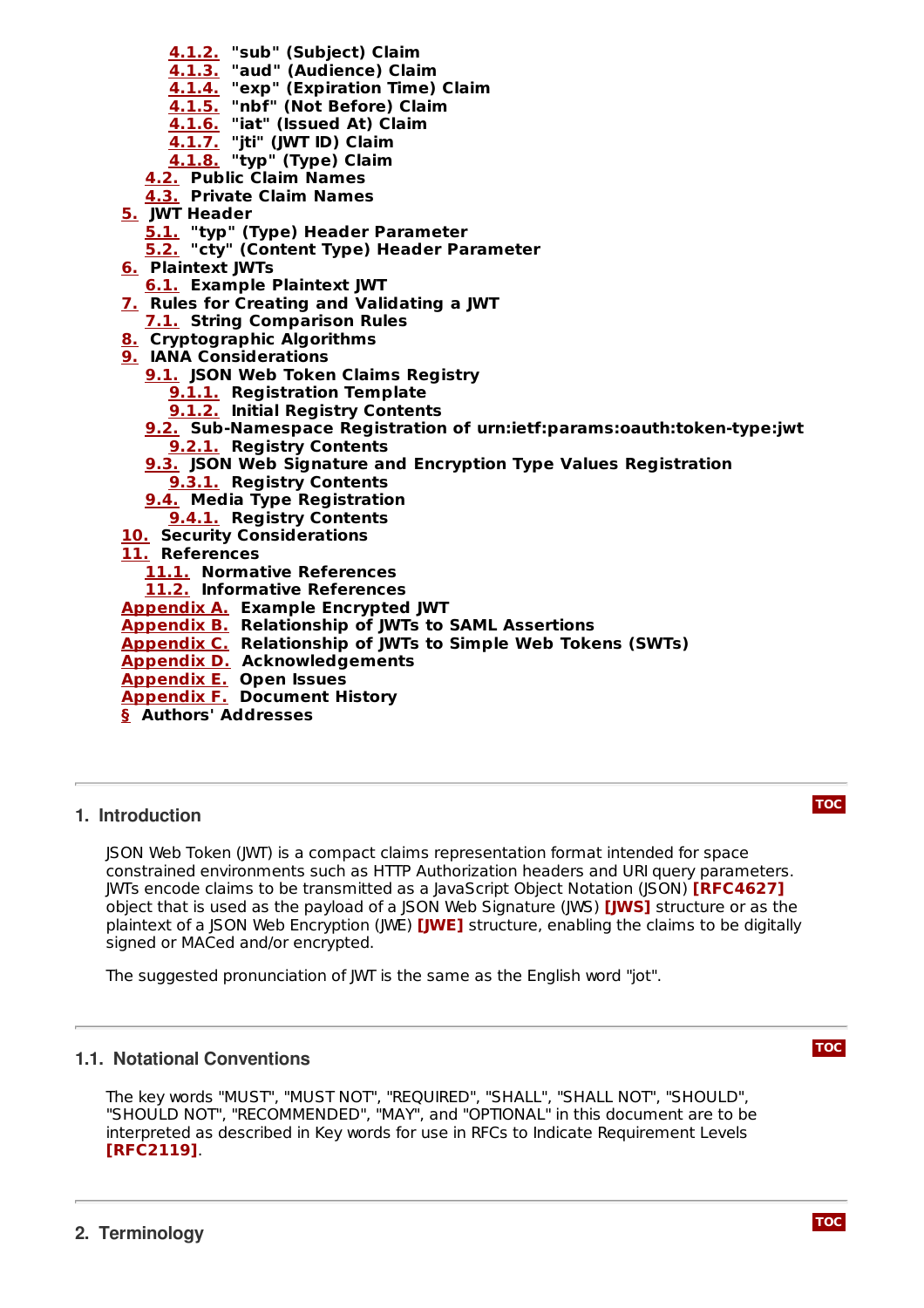### JSON Web Token (JWT)

A string representing a set of claims as a JSON object that is encoded in a JWS or JWE, enabling the claims to be digitally signed or MACed and/or encrypted.

### Base64url Encoding

The URL- and filename-safe Base64 encoding described in [RFC4648], **RFC [4648](#page-11-7)** Section 5, with the (non URL-safe) '=' padding characters omitted, as permitted by Section 3.2. (See Appendix C of **[\[JWS\]](#page-11-4)** for notes on implementing base64url encoding without padding.)

### JSON Text Object

A UTF-8 encoded text string representing a JSON object; the syntax of JSON objects is defined in Section 2.2 of **[\[RFC4627\]](#page-11-3)**.

### JWT Header

A JSON Text Object that describes the cryptographic operations applied to the JWT. When the JWT is digitally signed or MACed, the JWT Header is a JWS Header. When the JWT is encrypted, the JWT Header is a JWE Header.

### Header Parameter Name

The name of a member of the JWT Header.

### Header Parameter Value

The value of a member of the JWT Header.

### JWT Claims Set

A JSON Text Object that contains the Claims conveyed by the JWT, where each claim is represented as a name/value pair of a Claim Name and a Claim Value.

### Claim

A piece of information asserted about a subject. Here, Claims are represented name/value pairs, consisting of a Claim Name and a Claim Value.

### Claim Name

The name portion of a Claim representation. A Claim Name is always a string. Claim Value

The value portion of a Claim representation. A Claim Value can be any JSON value. Encoded JWT Header

Base64url encoding of the JWT Header.

### Nested JWT

A JWT in which nested signing or encryption are employed. In nested JWTs, a JWT is used as the payload or plaintext value of an enclosing JWS or JWE structure, respectively.

### Plaintext JWT

A JWT whose Claims are not integrity protected or encrypted.

### Collision Resistant Namespace

A namespace that allows names to be allocated in a manner such that they are highly unlikely to collide with other names. For instance, collision resistance can be achieved through administrative delegation of portions of the namespace or through use of collision-resistant name allocation functions. Examples of Collision Resistant Namespaces include: Domain Names, Object Identifiers (OIDs) as defined in the ITU-T X.660 and X.670 Recommendation series, and Universally Unique IDentifiers (UUIDs) **[\[RFC4122\]](#page-12-2)**. When using an administratively delegated namespace, the definer of a name needs to take reasonable precautions to ensure they are in control of the portion of the namespace they use to define the name.

### **StringOrURI**

A JSON string value, with the additional requirement that while arbitrary string values MAY be used, any value containing a ":" character MUST be a URI **[\[RFC3986\]](#page-11-8).** StringOrURI values are compared as case-sensitive strings with no transformations or canonicalizations applied.

### IntDate

A JSON numeric value representing the number of seconds from 1970-01- 01T0:0:0Z UTC until the specified UTC date/time. See **RFC [3339](#page-11-9)** [RFC3339] for details regarding date/times in general and UTC in particular.

### <span id="page-2-0"></span>**3. JSON Web Token (JWT) Overview**

JWTs represent a set of claims as a JSON object that is encoded in a JWS and/or JWE structure. This JSON object is the JWT Claims Set. As per **RFC [4627](#page-11-3)** [RFC4627] Section 2.2, the JSON object consists of zero or more name/value pairs (or members), where the names are strings and the values are arbitrary JSON values. These members are the claims represented by the JWT.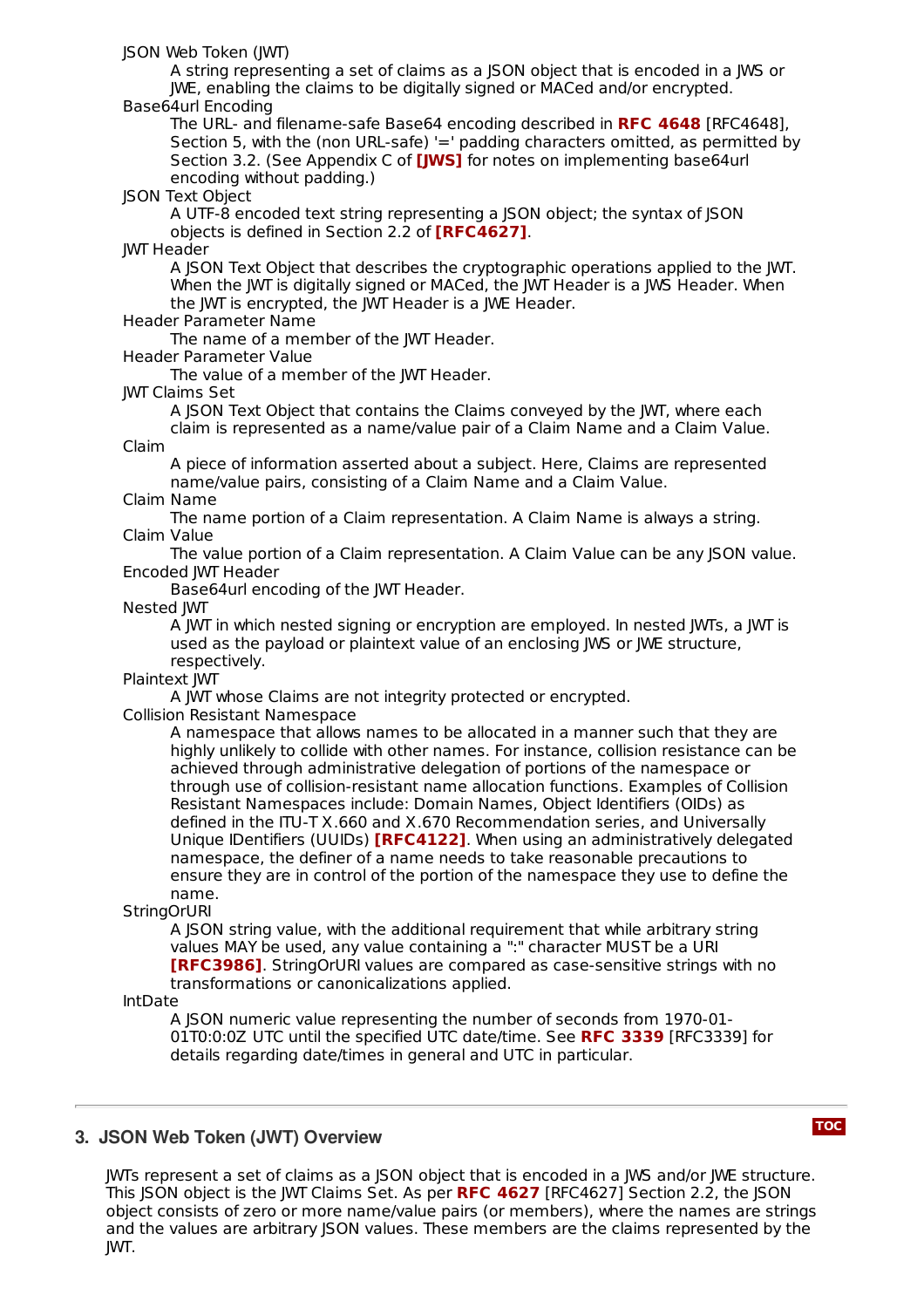The member names within the JWT Claims Set are referred to as Claim Names. The corresponding values are referred to as Claim Values.

The contents of the JWT Header describe the cryptographic operations applied to the JWT Claims Set. If the JWT Header is a JWS Header, the JWT is represented as a JWS, and the claims are digitally signed or MACed, with the JWT Claims Set being the JWS Payload. If the JWT Header is a JWE Header, the JWT is represented as a JWE, and the claims are encrypted, with the JWT Claims Set being the input Plaintext. A JWT may be enclosed in another JWE or JWS structure to create a Nested JWT, enabling nested signing and encryption to be performed.

A JWT is represented as a sequence of URL-safe parts separated by period ('.') characters. Each part contains a base64url encoded value. The number of parts in the JWT is dependent upon the representation of the resulting JWS or JWE.

### <span id="page-3-0"></span>**3.1. Example JWT**

**[TOC](#page-0-0)**

The following example JWT Header declares that the encoded object is a JSON Web Token (JWT) and the JWT is MACed using the HMAC SHA-256 algorithm:

{"typ":"JWT", "alg":"HS256"}

Base64url encoding the bytes of the UTF-8 representation of the JWT Header yields this Encoded JWS Header value, which is used as the Encoded JWT Header:

eyJ0eXAiOiJKV1QiLA0KICJhbGciOiJIUzI1NiJ9

The following is an example of a JWT Claims Set:

{"iss":"joe", "exp":1300819380, "http://example.com/is\_root":true}

Base64url encoding the bytes of the UTF-8 representation of the JSON Claims Set yields this Encoded JWS Payload (with line breaks for display purposes only):

eyJpc3MiOiJqb2UiLA0KICJleHAiOjEzMDA4MTkzODAsDQogImh0dHA6Ly 9leGFtcGxlLmNvbS9pc19yb290Ijp0cnVlfQ

Signing the Encoded JWS Header and Encoded JWS Payload with the HMAC SHA-256 algorithm and base64url encoding the signature in the manner specified in **[\[JWS\]](#page-11-4)**, yields this Encoded JWS Signature:

dBjftJeZ4CVP-mB92K27uhbUJU1p1r\_wW1gFWFOEjXk

Concatenating these parts in this order with period ('.') characters between the parts yields this complete JWT (with line breaks for display purposes only):

eyJ0eXAiOiJKV1QiLA0KICJhbGciOiJIUzI1NiJ9

. eyJpc3MiOiJqb2UiLA0KICJleHAiOjEzMDA4MTkzODAsDQogImh0dHA6Ly9leGFt cGxlLmNvbS9pc19yb290Ijp0cnVlfQ

. dBjftJeZ4CVP-mB92K27uhbUJU1p1r\_wW1gFWFOEjXk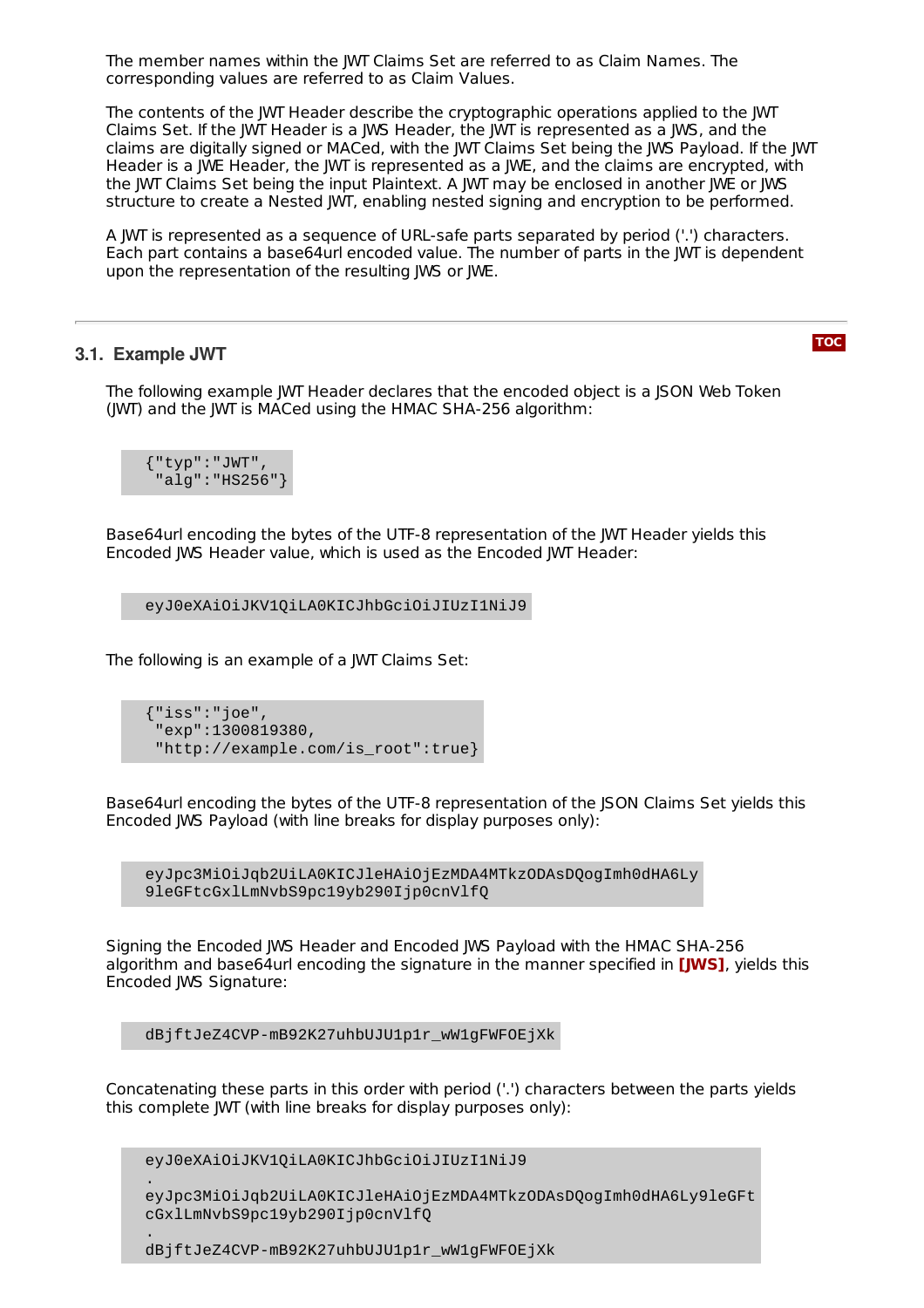### <span id="page-4-0"></span>**4. JWT Claims**

The JWT Claims Set represents a JSON object whose members are the claims conveyed by the JWT. The Claim Names within a JWT Claims Set MUST be unique; JWTs with duplicate Claim Names MUST be rejected. Note however, that the set of claims that a JWT must contain to be considered valid is context-dependent and is outside the scope of this specification. When used in a security-related context, implementations MUST understand and support all of the claims present; otherwise, the JWT MUST be rejected for processing.

There are three classes of JWT Claim Names: Reserved Claim Names, Public Claim Names, and Private Claim Names.

### <span id="page-4-1"></span>**4.1. Reserved Claim Names**

The following Claim Names are reserved. None of the claims defined below are intended to be mandatory to use, but rather, provide a starting point for a set of useful, interoperable claims. All the names are short because a core goal of JWTs is for the representation to be compact. Additional reserved Claim Names MAY be defined via the IANA JSON Web Token **Claims registry [Section](#page-8-3) 9.1.** 

### <span id="page-4-2"></span>**4.1.1. "iss" (Issuer) Claim**

The iss (issuer) claim identifies the principal that issued the JWT. The processing of this claim is generally application specific. The iss value is a case sensitive string containing a StringOrURI value. Use of this claim is OPTIONAL.

### <span id="page-4-3"></span>**4.1.2. "sub" (Subject) Claim**

The sub (subject) claim identifies the principal that is the subject of the JWT. The Claims in a JWT are normally statements about the subject. The processing of this claim is generally application specific. The sub value is a case sensitive string containing a StringOrURI value. Use of this claim is OPTIONAL.

### <span id="page-4-4"></span>**4.1.3. "aud" (Audience) Claim**

The aud (audience) claim identifies the audiences that the JWT is intended for. Each principal intended to process the JWT MUST identify itself with a value in audience claim. If the principal processing the claim does not identify itself with a value in the aud claim, then the JWT MUST be rejected. In the general case, the aud value is an array of case sensitive strings, each containing a StringOrURI value. In the special case when the JWT has one audience, the aud value MAY be a single case sensitive string containing a StringOrURI value. The interpretation of audience values is generally application specific. Use of this claim is OPTIONAL.

### <span id="page-4-5"></span>**4.1.4. "exp" (Expiration Time) Claim**

The exp (expiration time) claim identifies the expiration time on or after which the JWT MUST



**[TOC](#page-0-0)**

**[TOC](#page-0-0)**

## **[TOC](#page-0-0)**

**[TOC](#page-0-0)**

**[TOC](#page-0-0)**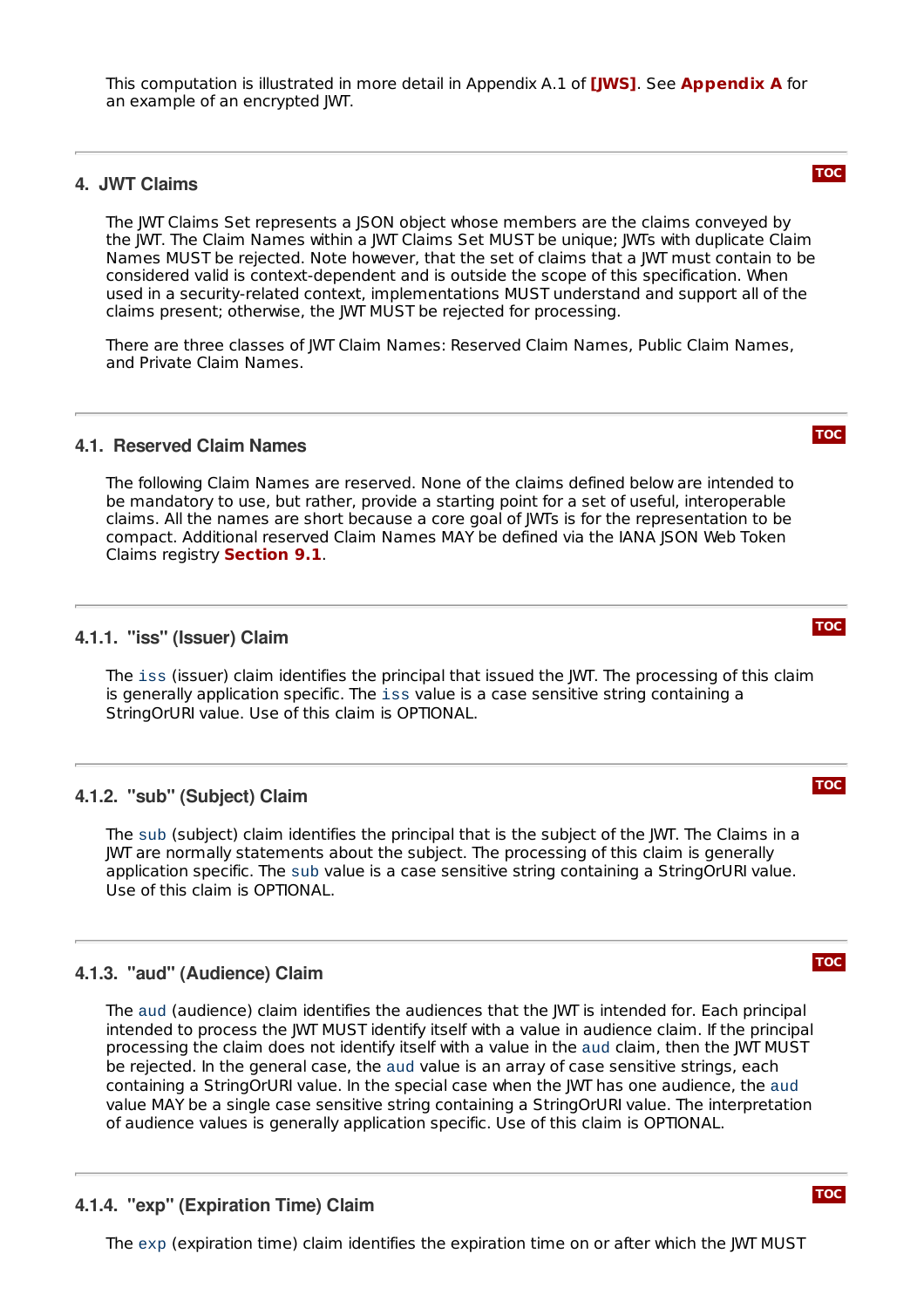NOT be accepted for processing. The processing of the exp claim requires that the current date/time MUST be before the expiration date/time listed in the exp claim. Implementers MAY provide for some small leeway, usually no more than a few minutes, to account for clock skew. Its value MUST be a number containing an IntDate value. Use of this claim is OPTIONAL.

### <span id="page-5-0"></span>**4.1.5. "nbf" (Not Before) Claim**

The nbf (not before) claim identifies the time before which the JWT MUST NOT be accepted for processing. The processing of the nbf claim requires that the current date/time MUST be after or equal to the not-before date/time listed in the nbf claim. Implementers MAY provide for some small leeway, usually no more than a few minutes, to account for clock skew. Its value MUST be a number containing an IntDate value. Use of this claim is OPTIONAL.

### <span id="page-5-1"></span>**4.1.6. "iat" (Issued At) Claim**

The iat (issued at) claim identifies the time at which the JWT was issued. This claim can be used to determine the age of the JWT. Its value MUST be a number containing an IntDate value. Use of this claim is OPTIONAL.

### <span id="page-5-2"></span>**4.1.7. "jti" (JWT ID) Claim**

The jti (JWT ID) claim provides a unique identifier for the JWT. The identifier value MUST be assigned in a manner that ensures that there is a negligible probability that the same value will be accidentally assigned to a different data object. The jti claim can be used to prevent the IWT from being replayed. The iti value is a case sensitive string. Use of this claim is OPTIONAL.

### <span id="page-5-3"></span>**4.1.8. "typ" (Type) Claim**

The typ (type) claim is used to declare a type for the contents of this JWT Claims Set. The typ value is a case sensitive string. Use of this claim is OPTIONAL.

The values used for the typ claim come from the same value space as the typ header parameter, with the same rules applying.

### <span id="page-5-4"></span>**4.2. Public Claim Names**

Claim Names can be defined at will by those using JWTs. However, in order to prevent collisions, any new Claim Name SHOULD either be registered in the IANA JSON Web Token Claims registry **[Section](#page-8-3) 9.1** or be a Public Name: a value that contains a Collision Resistant Namespace. In each case, the definer of the name or value needs to take reasonable precautions to make sure they are in control of the part of the namespace they use to define the Claim Name.

### <span id="page-5-5"></span>**4.3. Private Claim Names**

<span id="page-5-6"></span>A producer and consumer of a JWT may agree to use Claim Names that are Private Names: names that are not Reserved Names **[Section](#page-5-4) 4.1** or Public Names Section 4.2. Unlike Public Names, Private Names are subject to collision and should be used with caution.

### **[TOC](#page-0-0)**

**[TOC](#page-0-0)**

## **[TOC](#page-0-0)**

### **[TOC](#page-0-0)**

**[TOC](#page-0-0)**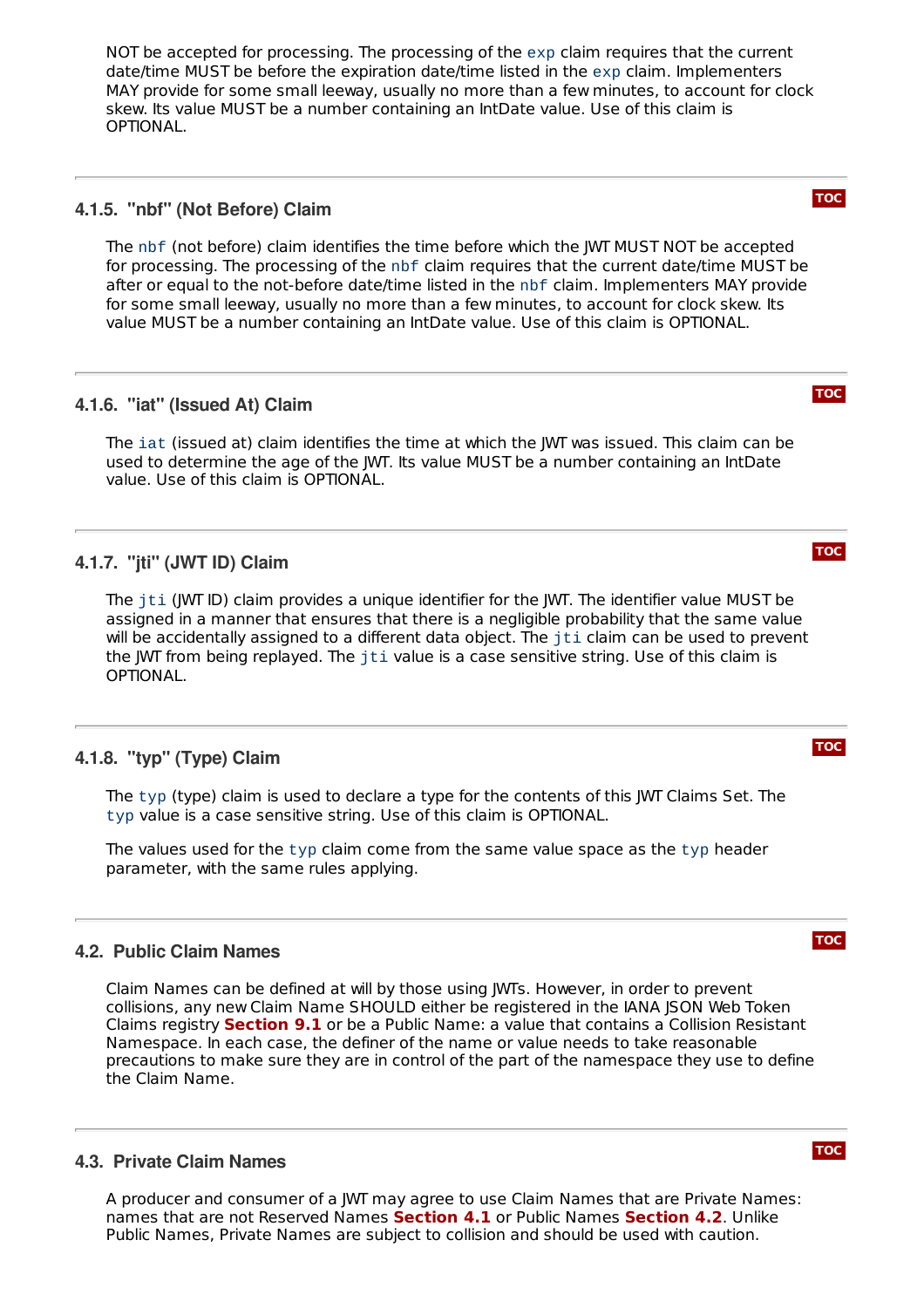### **5. JWT Header**

The members of the JSON object represented by the JWT Header describe the cryptographic operations applied to the JWT and optionally, additional properties of the JWT. The member names within the JWT Header are referred to as Header Parameter Names. These names MUST be unique; JWTs with duplicate Header Parameter Names MUST be rejected. The corresponding values are referred to as Header Parameter Values.

Implementations MUST understand the entire contents of the header; otherwise, the JWT MUST be rejected for processing.

JWS Header Parameters are defined by **[\[JWS\]](#page-11-4)**. JWE Header Parameters are defined by **[\[JWE\]](#page-11-5)**. This specification further specifies the use of the following header parameter in both the cases where the JWT is a JWS and where it is a JWE.

### <span id="page-6-0"></span>**5.1. "typ" (Type) Header Parameter**

The typ (type) header parameter is used to declare the type of this object. If present, it is RECOMMENDED that its value be either "JWT" or "urn:ietf:params:oauth:token-type:jwt" to indicate that this object is a JWT. The typ value is a case sensitive string. Use of this header parameter is OPTIONAL.

### <span id="page-6-1"></span>**5.2. "cty" (Content Type) Header Parameter**

The cty (content type) header parameter is used to declare structural information about the JWT. Its value MUST be a string.

In the normal case where nested signing or encryption operations are not employed, the use of this header parameter is NOT RECOMMENDED. In the case that nested signing or encryption is employed, the use of this header parameter is REQUIRED; in this case, the value MUST be "JWT", to indicate that a Nested JWT is carried in this JWT.

The values used for the cty header parameter come from the same value space as the typ header parameter, with the same rules applying.

### <span id="page-6-2"></span>**6. Plaintext JWTs**

To support use cases where the JWT content is secured by a means other than a signature and/or encryption contained within the JWT (such as a signature on a data structure containing the JWT), JWTs MAY also be created without a signature or encryption. A plaintext JWT is a JWS using the none JWS alg header parameter value defined in JSON Web Algorithms (JWA) **[\[JWA\]](#page-11-10)**; it is a JWS with the empty string for its JWS Signature value.

### <span id="page-6-3"></span>**6.1. Example Plaintext JWT**

The following example JWT Header declares that the encoded object is a Plaintext JWT:

{"alg":"none"}

Base64url encoding the bytes of the UTF-8 representation of the JWT Header yields this Encoded JWT Header:

### **[TOC](#page-0-0)**

**[TOC](#page-0-0)**

### **[TOC](#page-0-0)**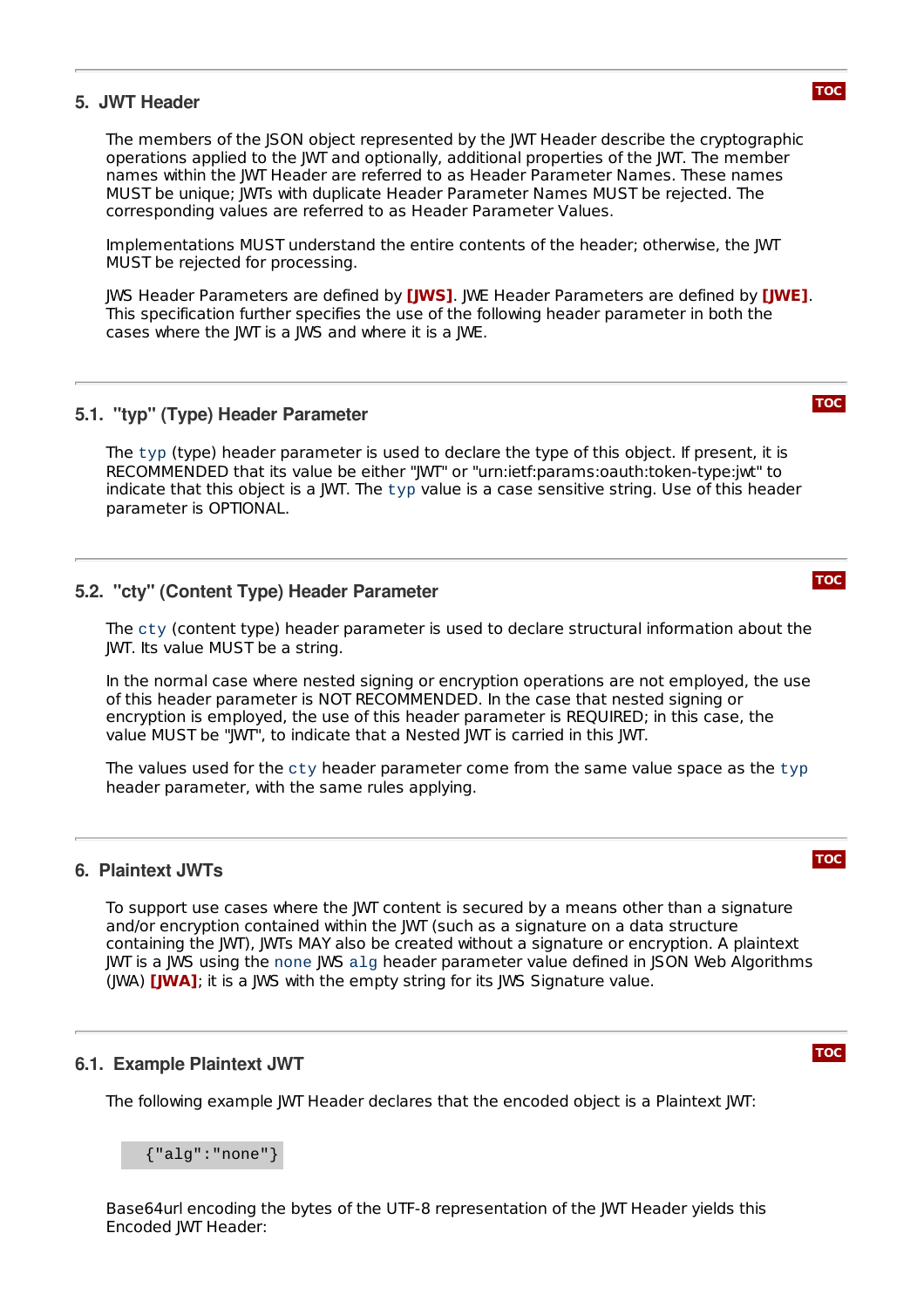eyJhbGciOiJub25lIn0

The following is an example of a JWT Claims Set:

```
{"iss":"joe",
 "exp":1300819380,
"http://example.com/is_root":true}
```
Base64url encoding the bytes of the UTF-8 representation of the JSON Claims Set yields this Encoded JWS Payload (with line breaks for display purposes only):

eyJpc3MiOiJqb2UiLA0KICJleHAiOjEzMDA4MTkzODAsDQogImh0dHA6Ly9leGFt cGxlLmNvbS9pc19yb290Ijp0cnVlfQ

The Encoded JWS Signature is the empty string.

Concatenating these parts in this order with period ('.') characters between the parts yields this complete JWT (with line breaks for display purposes only):

eyJhbGciOiJub25lIn0 . eyJpc3MiOiJqb2UiLA0KICJleHAiOjEzMDA4MTkzODAsDQogImh0dHA6Ly9leGFt cGxlLmNvbS9pc19yb290Ijp0cnVlfQ .

### <span id="page-7-0"></span>**7. Rules for Creating and Validating a JWT**

To create a JWT, one MUST perform these steps. The order of the steps is not significant in cases where there are no dependencies between the inputs and outputs of the steps.

- 1. Create a JWT Claims Set containing the desired claims. Note that white space is explicitly allowed in the representation and no canonicalization is performed before encoding.
- 2. Let the Message be the bytes of the UTF-8 representation of the JWT Claims Set.
- 3. Create a JWT Header containing the desired set of header parameters. The JWT MUST conform to either the **[\[JWS\]](#page-11-4)** or **[\[JWE\]](#page-11-5)** specifications. Note that white space is explicitly allowed in the representation and no canonicalization is performed before encoding.
- 4. Base64url encode the bytes of the UTF-8 representation of the JWT Header. Let this be the Encoded IWT Header.
- 5. Depending upon whether the JWT is a JWS or JWE, there are two cases:
	- o If the JWT is a JWS, create a JWS using the JWT Header as the JWS Header and the Message as the JWS Payload; all steps specified in **[\[JWS\]](#page-11-4)** for creating a JWS MUST be followed.
	- Else, if the JWT is a JWE, create a JWE using the JWT Header as the JWE Header and the Message as the JWE Plaintext; all steps specified in **[\[JWE\]](#page-11-5)** for creating a JWE MUST be followed.
- 6. If a nested signing or encryption operation will be performed, let the Message be the JWS or JWE, and return to Step 3, using a cty (content type) value of "JWT" in the new JWT Header created in that step.
- 7. Otherwise, let the resulting JWT be the JWS or JWE.

When validating a JWT the following steps MUST be taken. The order of the steps is not significant in cases where there are no dependencies between the inputs and outputs of the steps. If any of the listed steps fails then the JWT MUST be rejected for processing.

- 1. The JWT MUST contain at least one period ('.') character.
- 2. Let the Encoded JWT Header be the portion of the JWT before the first period ('.')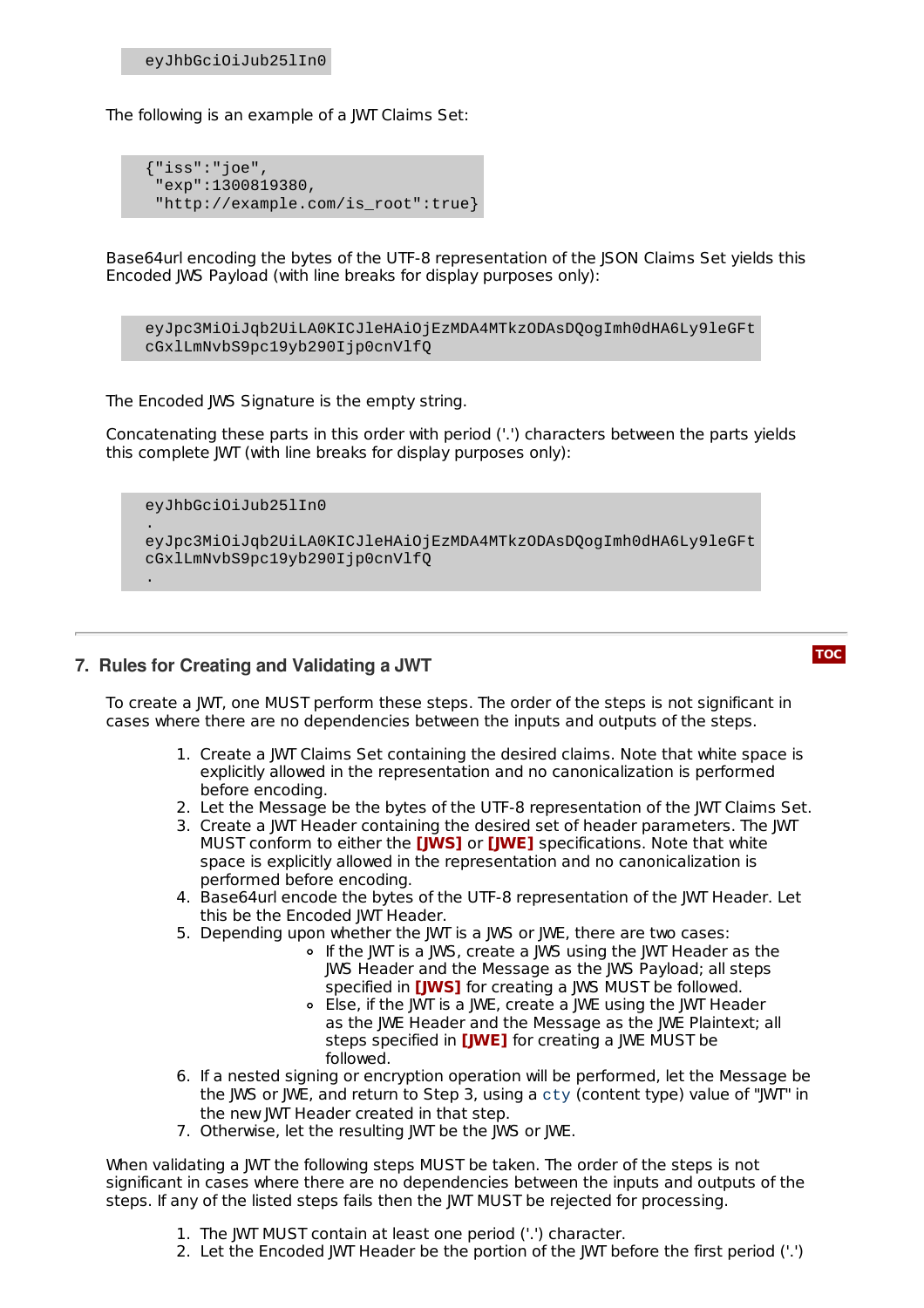character.

- 3. The Encoded JWT Header MUST be successfully base64url decoded following the restriction given in this specification that no padding characters have been used.
- 4. The resulting JWT Header MUST be completely valid JSON syntax conforming to [RFC4627]. **RFC [4627](#page-11-3)**
- 5. The resulting JWT Header MUST be validated to only include parameters and values whose syntax and semantics are both understood and supported.
- 6. Determine whether the JWT is a JWS or a JWE by examining the alg (algorithm) header value and optionally, the enc (encryption method) header value, if present.
- 7. Depending upon whether the JWT is a JWS or JWE, there are two cases:
	- If the JWT is a JWS, all steps specified in **[\[JWS\]](#page-11-4)** for validating a JWS MUST be followed. Let the Message be the result of base64url decoding the JWS Payload.
	- Else, if the JWT is a JWE, all steps specified in **[\[JWE\]](#page-11-5)** for validating a JWE MUST be followed. Let the Message be the JWE Plaintext.
- 8. If the JWT Header contains a cty (content type) value of "JWT", then the Message contains a JWT that was the subject of nested signing or encryption operations. In this case, return to Step 1, using the Message as the JWT.
- 9. Otherwise, let the JWT Claims Set be the Message.
- 10. The JWT Claims Set MUST be completely valid JSON syntax [conforming](#page-11-3) to **RFC** [RFC4627]. **4627**
- 11. When used in a security-related context, the JWT Claims Set MUST be validated to only include claims whose syntax and semantics are both understood and supported.

### <span id="page-8-0"></span>**7.1. String Comparison Rules**

Processing a JWT inevitably requires comparing known strings to values in JSON objects. For example, in checking what the algorithm is, the Unicode string encoding alg will be checked against the member names in the JWT Header to see if there is a matching Header Parameter Name.

Comparisons between JSON strings and other Unicode strings MUST be performed by comparing Unicode code points without normalization as specified in the String Comparison Rules in Section 5.3 of **[\[JWS\]](#page-11-4)**.

### <span id="page-8-1"></span>**8. Cryptographic Algorithms**

**JWTs use JSON Web Signature (JWS) <b>[\[JWS\]](#page-11-4)** and JSON Web Encryption (JWE) **[\[JWE\]](#page-11-5)** to sign and/or encrypt the contents of the JWT.

Of the JWS signing algorithms, only HMAC SHA-256 and none MUST be implemented by conforming JWT implementations. It is RECOMMENDED that implementations also support the RSA SHA-256 and ECDSA P-256 SHA-256 algorithms. Support for other algorithms and key sizes is OPTIONAL.

If an implementation provides encryption capabilities, of the JWE encryption algorithms, only RSA-PKCS1-1.5 with 2048 bit keys, AES-128-KW, AES-256-KW, AES-128-CBC, and AES-256- CBC MUST be implemented by conforming implementations. It is RECOMMENDED that implementations also support ECDH-ES with 256 bit keys, AES-128-GCM, and AES-256-GCM. Support for other algorithms and key sizes is OPTIONAL.

### <span id="page-8-3"></span><span id="page-8-2"></span>**9. IANA Considerations**

**[TOC](#page-0-0)**

**[TOC](#page-0-0)**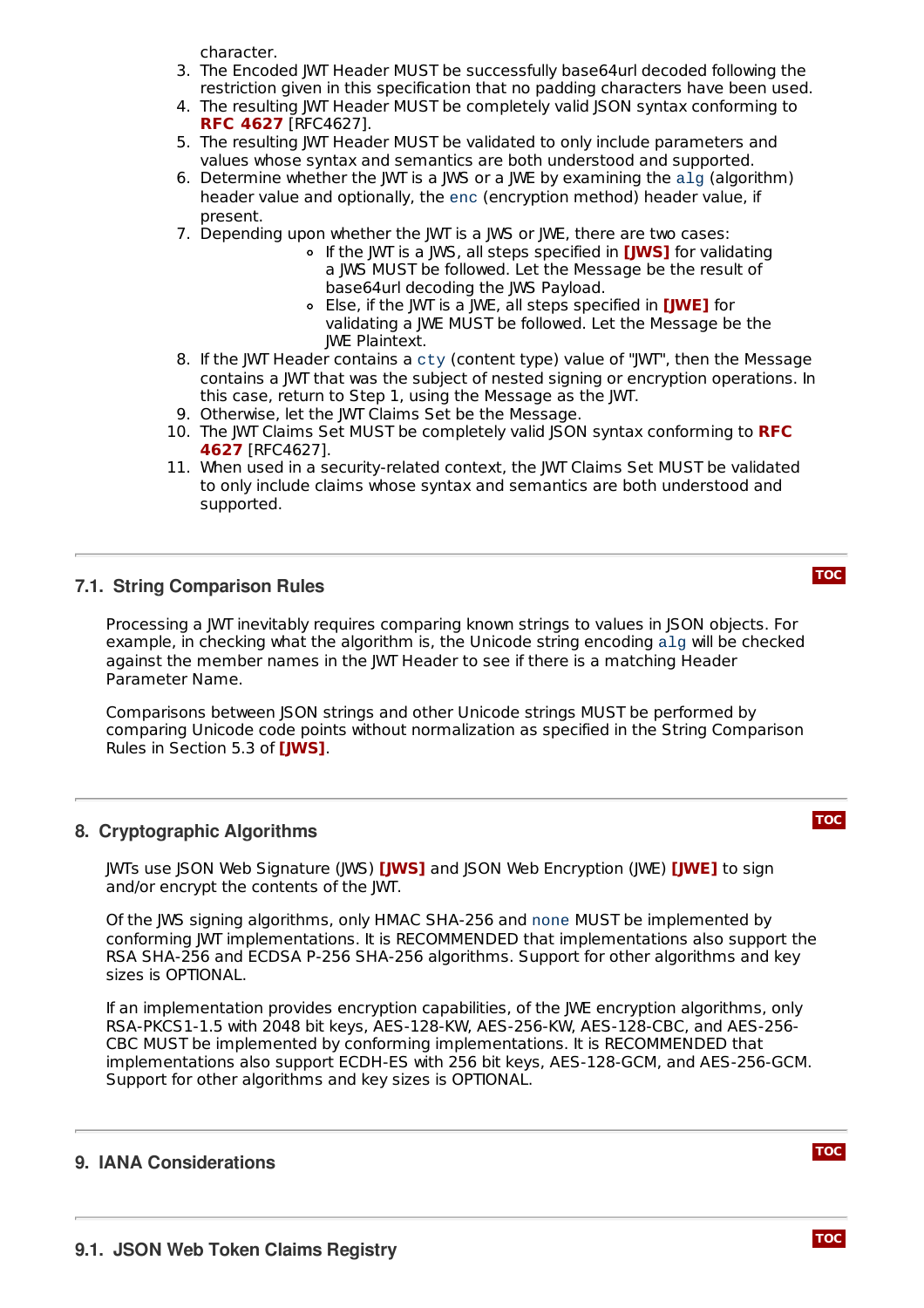This specification establishes the IANA JSON Web Token Claims registry for reserved JWT Claim Names. The registry records the reserved Claim Name and a reference to the specification that defines it. This specification registers the Claim Names defined in . **[Section](#page-4-1) 4.1**

Values are registered with a Specification Required **[\[RFC5226\]](#page-11-11)** after a two-week review period on the [TBD]@ietf.org mailing list, on the advice of one or more Designated Experts. However, to allow for the allocation of values prior to publication, the Designated Expert(s) may approve registration once they are satisfied that such a specification will be published.

Registration requests must be sent to the [TBD]@ietf.org mailing list for review and comment, with an appropriate subject (e.g., "Request for access token type: example"). [[ Note to RFC-EDITOR: The name of the mailing list should be determined in consultation with the IESG and IANA. Suggested name: claims-reg-review. ]]

Within the review period, the Designated Expert(s) will either approve or deny the registration request, communicating this decision to the review list and IANA. Denials should include an explanation and, if applicable, suggestions as to how to make the request successful.

IANA must only accept registry updates from the Designated Expert(s) and should direct all requests for registration to the review mailing list.

### <span id="page-9-0"></span>**9.1.1. Registration Template**

Claim Name:

The name requested (e.g., "example"). This name is case sensitive. Names that match other registered names in a case insensitive manner SHOULD NOT be accepted.

Change Controller:

For Standards Track RFCs, state "IETF". For others, give the name of the responsible party. Other details (e.g., postal address, email address, home page URI) may also be included.

Specification Document(s):

Reference to the document(s) that specify the parameter, preferably including URI(s) that can be used to retrieve copies of the document(s). An indication of the relevant sections may also be included but is not required.

### <span id="page-9-1"></span>**9.1.2. Initial Registry Contents**

- Claim Name: iss
- Change Controller: IETF
- Specification Document(s): **[Section](#page-4-2) 4.1.1** of [[ this document ]]
- Claim Name: sub
- Change Controller: IETF
- Specification Document(s): **[Section](#page-4-3) 4.1.2** of [[ this document ]]
- Claim Name: aud
- Change Controller: IETF
- Specification Document(s): **[Section](#page-4-4) 4.1.3** of [[ this document ]]
- Claim Name: exp
- Change Controller: IETF
- Specification Document(s): **[Section](#page-4-5) 4.1.4** of [[ this document ]]
- Claim Name: nbf
- Change Controller: IETF
- Specification Document(s): **[Section](#page-5-0) 4.1.5** of [[ this document ]]
- Claim Name: iat
- Change Controller: IETF
- Specification Document(s): **[Section](#page-5-1) 4.1.6** of [[ this document ]]

**[TOC](#page-0-0)**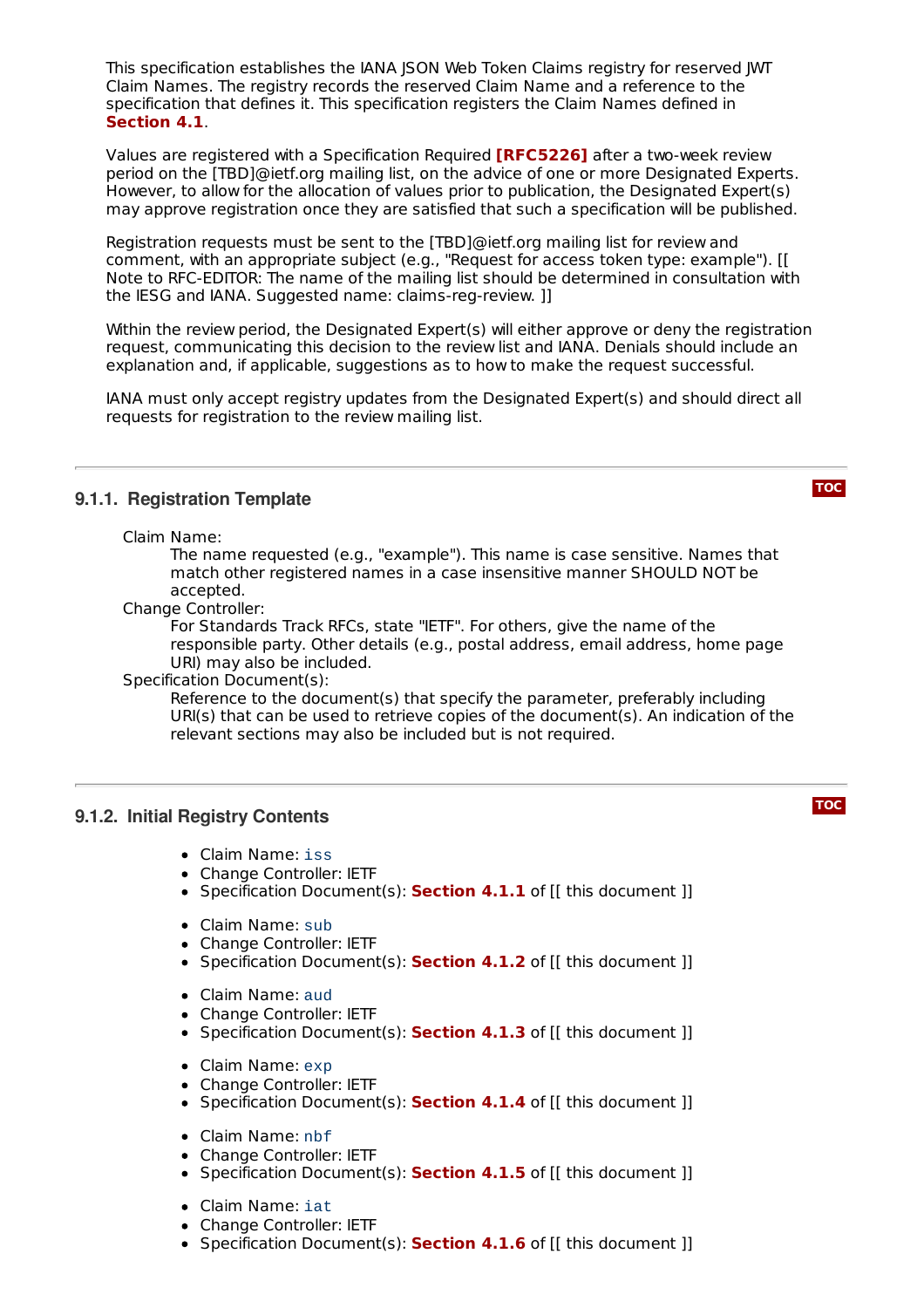- Claim Name: jti
- Change Controller: IETF
- Specification Document(s): **[Section](#page-5-2) 4.1.7** of [[ this document ]]
- Claim Name: typ
- Change Controller: IETF
- Specification Document(s): **[Section](#page-5-3) 4.1.8** of [[ this document ]]

**[TOC](#page-0-0)**

**[TOC](#page-0-0)**

**[TOC](#page-0-0)**

**[TOC](#page-0-0)**

**[TOC](#page-0-0)**

**[TOC](#page-0-0)**

### <span id="page-10-1"></span><span id="page-10-0"></span>**9.2. Sub-Namespace Registration of urn:ietf:params:oauth:token-type:jwt**

### **9.2.1. Registry Contents**

This specification registers the value token-type:jwt in the IANA urn:ietf:params:oauth **registry established in An IETF URN [Sub-Namespace](#page-11-12) for OAuth** [RFC6755].

- URN: urn:ietf:params:oauth:token-type:jwt
- Common Name: JSON Web Token (JWT) Token Type
- Change Controller: IETF
- Specification Document(s): [[this document]]

### <span id="page-10-3"></span><span id="page-10-2"></span>**9.3. JSON Web Signature and Encryption Type Values Registration**

### **9.3.1. Registry Contents**

This specification registers the JWT type value in the IANA JSON Web Signature and Encryption Type Values registry *[\[JWS\]](#page-11-4)*:

- "typ" Header Parameter Value: JWT
- Abbreviation for MIME Type: application/jwt
- Change Controller: IETF
- Specification Document(s): **[Section](#page-6-0) 5.1** of [[ this document ]]

### <span id="page-10-5"></span><span id="page-10-4"></span>**9.4. Media Type Registration**

### **9.4.1. Registry Contents**

This specification registers the application/jwt Media Type **[\[RFC2046\]](#page-11-13)** in the MIME Media Type registry **[\[RFC4288\]](#page-11-14)** to indicate that the content is a JWT.

- Type Name: application
- Subtype Name: jwt
- Required Parameters: n/a
- Optional Parameters: n/a
- Encoding considerations: JWT values are encoded as a series of base64url encoded values (some of which may be the empty string) separated by period ('.') characters
- Security Considerations: See the Security Considerations section of this document
- Interoperability Considerations: n/a
- Published Specification: [[ this document ]]
- Applications that use this media type: OpenID Connect, Mozilla Browser ID,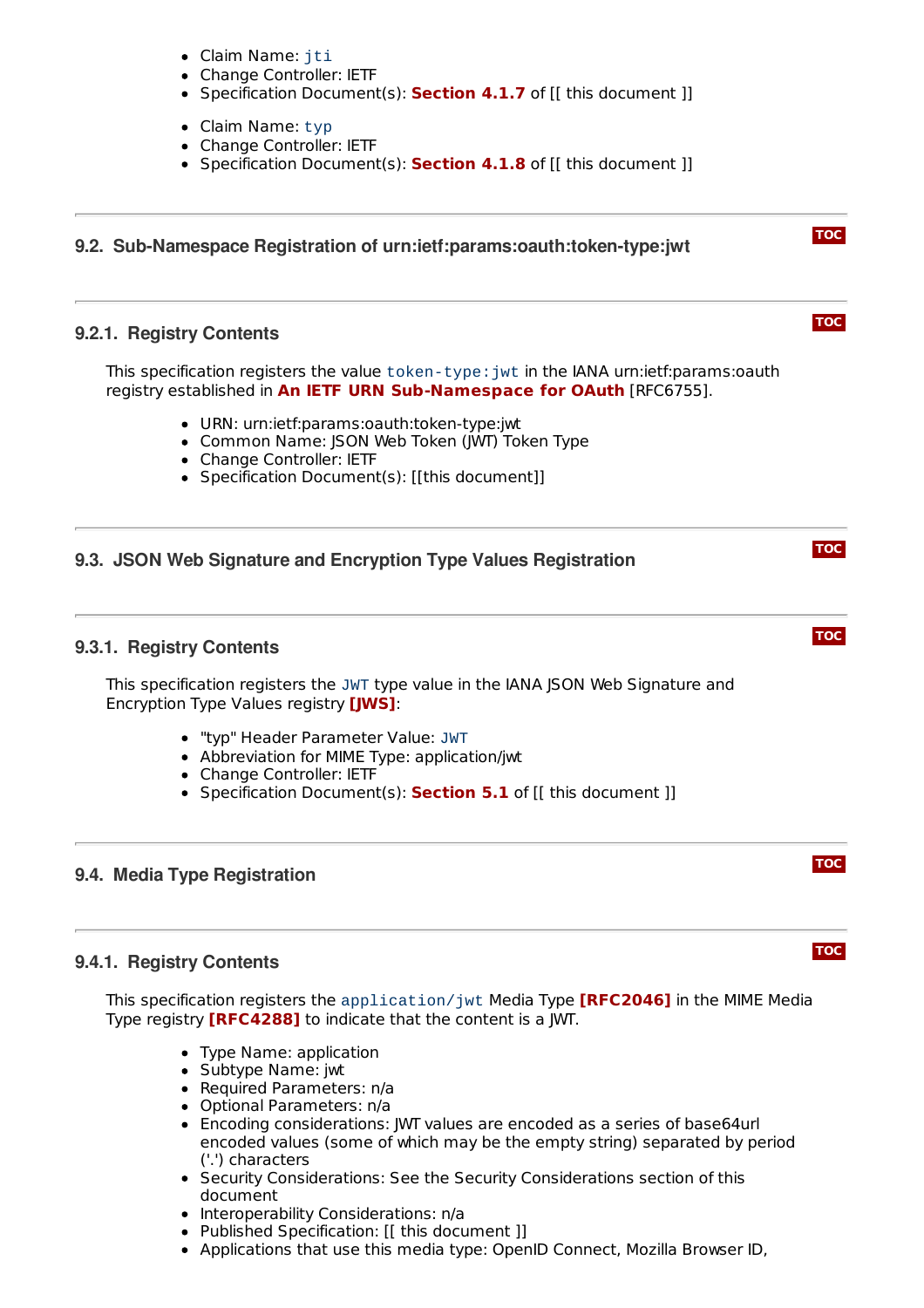Salesforce, Google, numerous others

- Additional Information: Magic number(s): n/a, File extension(s): n/a, Macintosh file type code(s): n/a
- Person & email address to contact for further information: Michael B. Jones,  $\bullet$ mbj@microsoft.com
- Intended Usage: COMMON
- Restrictions on Usage: none
- Author: Michael B. Jones, mbj@microsoft.com
- Change Controller: IETF

### <span id="page-11-0"></span>**10. Security Considerations**

All of the security issues faced by any cryptographic application must be faced by a JWT/JWS/JWE/JWK agent. Among these issues are protecting the user's private and symmetric keys, preventing various attacks, and helping the user avoid mistakes such as inadvertently encrypting a message for the wrong recipient. The entire list of security considerations is beyond the scope of this document.

All the security considerations in the JWS specification also apply to JWT, as do the JWE security considerations when encryption is employed. In particular, the JWS JSON Security Considerations and Unicode Comparison Security Considerations apply equally to the JWT Claims Set in the same manner that they do to the JWS Header.

While syntactically, the signing and encryption operations for Nested JWTs may be applied in any order, normally senders should sign the message and then encrypt the result (thus encrypting the signature). This prevents attacks in which the signature is stripped, leaving just an encrypted message, as well as providing privacy for the signer. Furthermore, signatures over encrypted text are not considered valid in many jurisdictions.

### <span id="page-11-1"></span>**11. References**

### **11.1. Normative References**

- <span id="page-11-10"></span>**[JWA] [Jones,](mailto:mbj@microsoft.com) M.**, "**JSON Web [Algorithms](http://tools.ietf.org/html/draft-ietf-jose-json-web-algorithms) (JWA)**," draft-ietf-jose-json-web-algorithms (work in progress), December 2012 (**[HTML](http://tools.ietf.org/html/draft-ietf-jose-json-web-algorithms)**).
- <span id="page-11-5"></span>**[JWE] [Jones,](mailto:mbj@microsoft.com) M.**, **[Rescorla,](mailto:ekr@rtfm.com) E.**, and **J. [Hildebrand](mailto:jhildebr@cisco.com)**, "**JSON Web [Encryption](http://tools.ietf.org/html/draft-ietf-jose-json-web-encryption) (JWE)**," draft-ietf-jose-json-web-encryption (work in progress), December 2012 (**[HTML](http://tools.ietf.org/html/draft-ietf-jose-json-web-encryption)**).
- <span id="page-11-4"></span>**[JWS] [Jones,](mailto:mbj@microsoft.com) M.**, **[Bradley,](mailto:ve7jtb@ve7jtb.com) J.**, and **N. [Sakimura](mailto:n-sakimura@nri.co.jp)**, "**JSON Web [Signature](http://tools.ietf.org/html/draft-ietf-jose-json-web-signature) (JWS)**," draft-ietf-jose-json-web-signature (work in progress), December 2012 (**[HTML](http://tools.ietf.org/html/draft-ietf-jose-json-web-signature)**).
- <span id="page-11-13"></span>**[RFC2046] [Freed,](mailto:ned@innosoft.com) N.** and **N. [Borenstein](mailto:nsb@nsb.fv.com)**, "**[Multipurpose](http://tools.ietf.org/html/rfc2046) Internet Mail Extensions (MIME) Part Two: Media Types**," RFC 2046, November 1996 (**[TXT](http://www.rfc-editor.org/rfc/rfc2046.txt)**).
- <span id="page-11-6"></span>**[RFC2119] [Bradner,](mailto:sob@harvard.edu) S.**, "**Key words for use in RFCs to Indicate [Requirement](http://tools.ietf.org/html/rfc2119) Levels**," BCP 14, RFC 2119, March 1997 (**[TXT](http://www.rfc-editor.org/rfc/rfc2119.txt)**, **[HTML](http://xml.resource.org/public/rfc/html/rfc2119.html)**, **[XML](http://xml.resource.org/public/rfc/xml/rfc2119.xml)**).
- <span id="page-11-9"></span>**[RFC3339] [Klyne,](mailto:GK@ACM.ORG) G., Ed.** and **C. [Newman](mailto:chris.newman@sun.com)**, "**Date and Time on the Internet: [Timestamps](http://tools.ietf.org/html/rfc3339)**," RFC 3339, July 2002 (**[TXT](http://www.rfc-editor.org/rfc/rfc3339.txt)**, **[HTML](http://xml.resource.org/public/rfc/html/rfc3339.html)**, **[XML](http://xml.resource.org/public/rfc/xml/rfc3339.xml)**).
- **[RFC3629]** Yergeau, F., "**UTF-8, a [transformation](http://tools.ietf.org/html/rfc3629) format of ISO 10646**," STD 63, RFC 3629, November 2003 (**[TXT](http://www.rfc-editor.org/rfc/rfc3629.txt)**).
- <span id="page-11-8"></span>**[RFC3986] [Berners-Lee,](mailto:timbl@w3.org) T.**, **[Fielding,](mailto:fielding@gbiv.com) R.**, and **L. [Masinter](mailto:LMM@acm.org)**, "**Uniform [Resource](http://tools.ietf.org/html/rfc3986) Identifier (URI): Generic Syntax**," STD 66, RFC 3986, January 2005 (**[TXT](http://www.rfc-editor.org/rfc/rfc3986.txt)**, **[HTML](http://xml.resource.org/public/rfc/html/rfc3986.html)**, **[XML](http://xml.resource.org/public/rfc/xml/rfc3986.xml)**).
- <span id="page-11-14"></span>**[RFC4288]** Freed, N. and J. Klensin, "**Media Type [Specifications](http://tools.ietf.org/html/rfc4288) and Registration Procedures**," BCP 13, RFC 4288, December 2005 (**[TXT](http://www.rfc-editor.org/rfc/rfc4288.txt)**).
- <span id="page-11-3"></span>**[RFC4627]** Crockford, D., "**The [application/json](http://tools.ietf.org/html/rfc4627) Media Type for JavaScript Object Notation (JSON)**," RFC 4627, July 2006 (**[TXT](http://www.rfc-editor.org/rfc/rfc4627.txt)**).
- <span id="page-11-7"></span>**[RFC4648]** Josefsson, S., "**The Base16, Base32, and Base64 Data [Encodings](http://tools.ietf.org/html/rfc4648)**," RFC 4648, October 2006 (**[TXT](http://www.rfc-editor.org/rfc/rfc4648.txt)**).
- <span id="page-11-11"></span>**[RFC5226]** Narten, T. and H. Alvestrand, "**Guidelines for Writing an IANA [Considerations](http://tools.ietf.org/html/rfc5226) Section in RFCs**," BCP 26, RFC 5226, May 2008 (**[TXT](http://www.rfc-editor.org/rfc/rfc5226.txt)**).
- <span id="page-11-12"></span>**[RFC6755]** Campbell, B. and H. Tschofenig, "**An IETF URN [Sub-Namespace](http://tools.ietf.org/html/rfc6755) for OAuth**," RFC 6755, October 2012 (**[TXT](http://www.rfc-editor.org/rfc/rfc6755.txt)**).

<span id="page-11-2"></span>**[USA15] [Davis,](mailto:markdavis@google.com) M.**, **[Whistler,](mailto:ken@unicode.org) K.**, and M. Dürst, "Unicode Normalization Forms," Unicode Standard Annex 15, 09 2009.



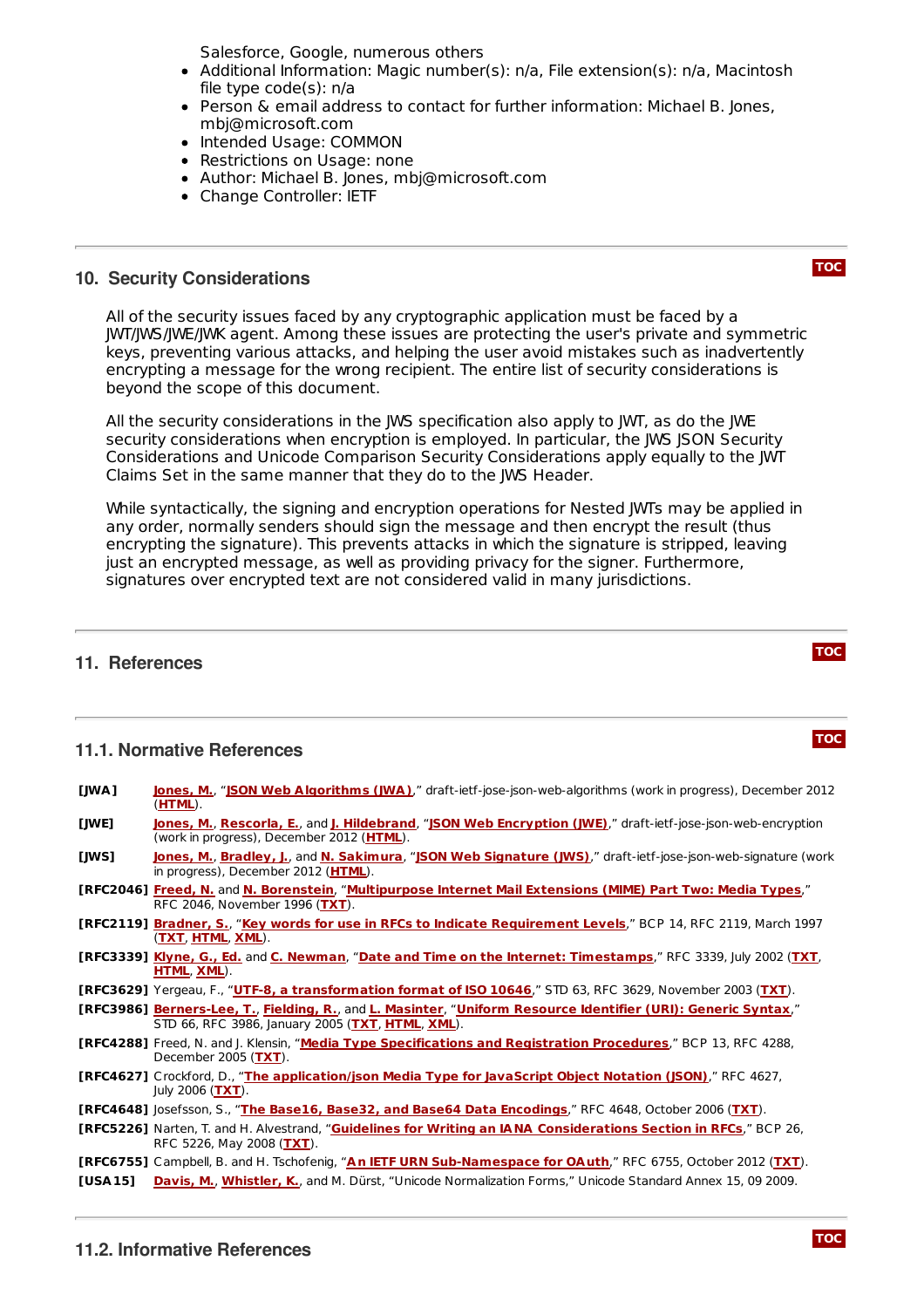<span id="page-12-10"></span><span id="page-12-9"></span><span id="page-12-8"></span><span id="page-12-5"></span><span id="page-12-3"></span><span id="page-12-2"></span>

| [CanvasApp]                     | Facebook, "Canvas Applications," 2010.                                                                                                                                                                      |
|---------------------------------|-------------------------------------------------------------------------------------------------------------------------------------------------------------------------------------------------------------|
| [JSS]                           | Bradley, J. and N. Sakimura (editor), "JSON Simple Sign," September 2010.                                                                                                                                   |
|                                 | <b>[MagicSignatures]</b> Panzer (editor), J., Laurie, B., and D. Balfanz, "Magic Signatures," January 2011.                                                                                                 |
| $2.0 - os1$                     | [OASIS.samI-core- Cantor, S., Kemp, J., Philpott, R., and E. Maler, "Assertions and Protocol for the OASIS Security<br>Assertion Markup Language (SAML) V2.0," OASIS Standard saml-core-2.0-os, March 2005. |
| [RFC3275]                       | Eastlake, D., Reagle, J., and D. Solo, "(Extensible Markup Language) XML-Signature Syntax and<br><b>Processing," RFC 3275, March 2002 (TXT).</b>                                                            |
| <b>TRFC41221</b>                | Leach, P., Mealling, M., and R. Salz, "A Universally Unique IDentifier (UUID) URN Namespace,"<br>RFC 4122, July 2005 (TXT, HTML, XML).                                                                      |
| [SWT]                           | Hardt, D. and Y. Goland, "Simple Web Token (SWT)," Version 0.9.5.1, November 2009.                                                                                                                          |
| $IW3C.CR-xm111-$<br>200210151   | Cowan, J., "Extensible Markup Language (XML) 1.1," W3C CR CR-xml11-20021015, October 2002.                                                                                                                  |
| [W3C.REC-xml-<br>c14n-200103151 | Boyer, J., "Canonical XML Version 1.0," World Wide Web Consortium Recommendation REC-xml-c14n-<br>20010315. March 2001 (HTML).                                                                              |

### <span id="page-12-7"></span><span id="page-12-6"></span><span id="page-12-4"></span><span id="page-12-0"></span>**Appendix A. Example Encrypted JWT**

**[TOC](#page-0-0)**

This example encrypts the same claims as used in **[Section](#page-3-0) 3.1** to the recipient using RSAES-PKCS1-V1\_5 and AES CBC. AES CBC does not have an integrated integrity check, so a separate integrity check calculation is performed using HMAC SHA-256, with separate encryption and integrity keys being derived from a master key using the Concat KDF with the SHA-256 digest function.

The following example JWE Header (with line breaks for display purposes only) declares that:

- the Content Master Key is encrypted to the recipient using the RSAES-PKCS1-V1\_5 algorithm to produce the IWE Encrypted Key and
- the Plaintext is encrypted using the AES CBC algorithm with a 128 bit key to produce the Ciphertext, with the integrity of the Ciphertext and the parameters used to create it being secured using the HMAC SHA-256 algorithm.

{"alg":"RSA1\_5","enc":"A128CBC+HS256"}

Other than using the bytes of the UTF-8 representation of the JSON Claims Set from **[Section](#page-3-0) 3.1** as the plaintext value, the computation of this JWT is identical to the computation of the JWE in Appendix A.2 of **[\[JWE\]](#page-11-5)**, including the keys used.

The final result in this example (with line breaks for display purposes only) is:

eyJhbGciOiJSU0ExXzUiLCJlbmMiOiJBMTI4Q0JDK0hTMjU2In0. pwaFh7yJPivLjjPkzC-GeAyHuy7AinGcS51AZ7TXnwkC80Ow1aW47kcT\_UV54ubo nONbeArwOVuR7shveXnwPmucwrk\_3OCcHrCbE1HR-Jfme2mF\_WR3zUMcwqmU0RlH kwx9txo\_sKRasjlXc8RYP-evLCmT1XRXKjtY5l44Gnh0A84hGvVfMxMfCWXh38hi 2h8JMjQHGQ3mivVui5lbf-zzb3qXXxNO1ZYoWgs5tP1-T54QYc9Bi9wodFPWNPKB kY-BgewG-Vmc59JqFeprk1O08qhKQeOGCWc0WPC\_n\_LIpGWH6spRm7KGuYdgDMkQ bd4uuB0uPPLx\_euVCdrVrA. AxY8DCtDaGlsbGljb3RoZQ. 7MI2lRCaoyYx1HclVXkr8DhmDoikTmOp3IdEmm4qgBThFkqFqOs3ivXLJTku4M0f laMAbGG\_X6K8\_B-0E-7ak-Olm\_-\_V03oBUUGTAc-F0A. OwWNxnC-BMEie-GkFHzVWiNiaV3zUHf6fCOGTwbRckU

### <span id="page-12-1"></span>**Appendix B. Relationship of JWTs to SAML Assertions**

**[TOC](#page-0-0)**

**[SAML](#page-12-3) 2.0** [OASIS.samI-core-2.0-os] provides a standard for creating security tokens with greater expressivity and more security options than supported by JWTs. However, the cost of this flexibility and expressiveness is both size and complexity. SAML's use of XML **[W3C.CR-xml11-[20021015\]](#page-12-4)** and XML DSIG [\[RFC3275\]](#page-12-5) contributes to the size of SAML assertions; its use of XML and especially XML Canonicalization **[W3C.REC-xml-c14n-[20010315\]](#page-12-6)** contributes to their complexity.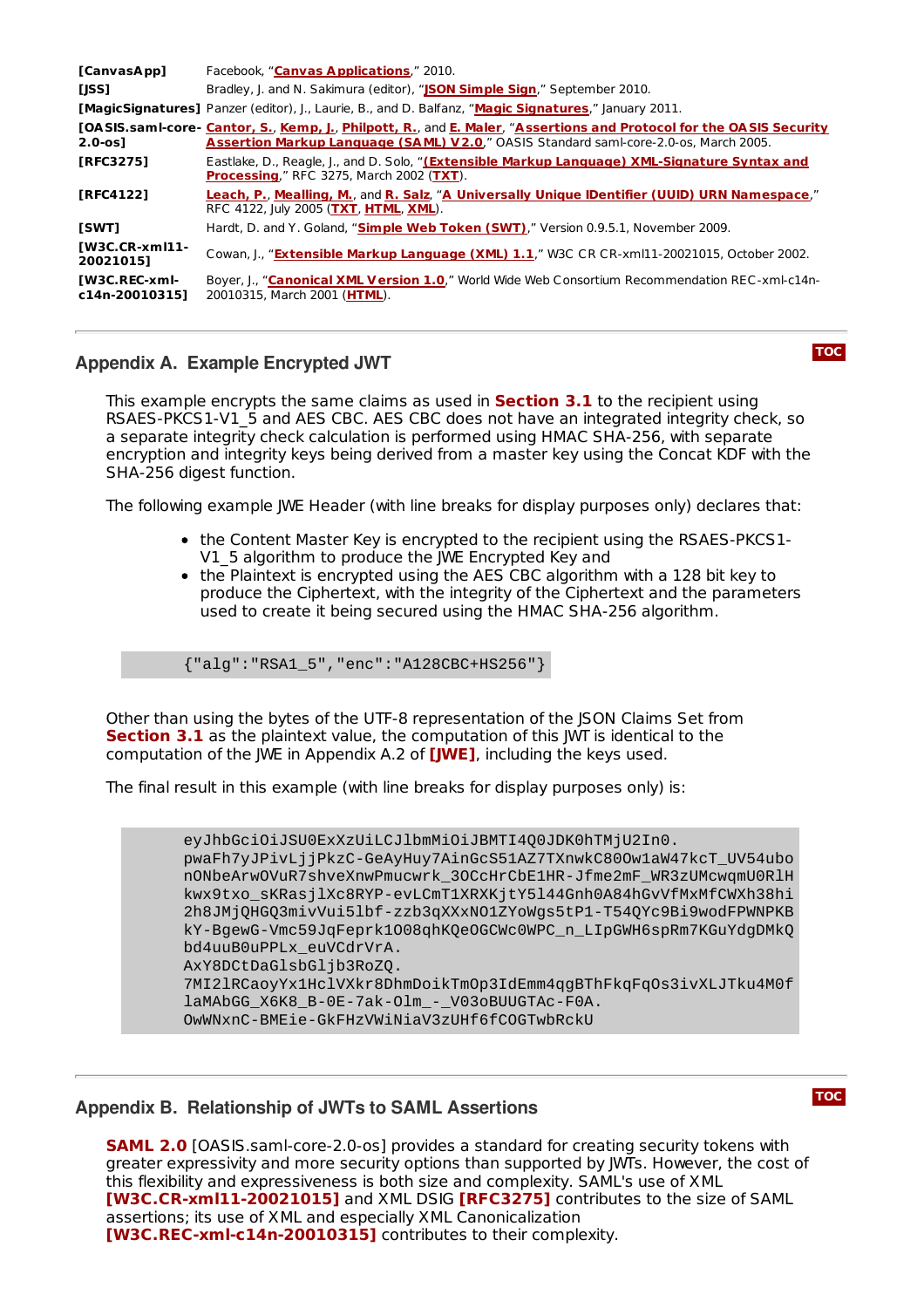JWTs are intended to provide a simple security token format that is small enough to fit into HTTP headers and query arguments in URIs. It does this by supporting a much simpler token model than SAML and using the **[JSON](#page-11-3)** [RFC4627] object encoding syntax. It also supports securing tokens using Message Authentication Codes (MACs) and digital signatures using a smaller (and less flexible) format than XML DSIG.

Therefore, while JWTs can do some of the things SAML assertions do, JWTs are not intended as a full replacement for SAML assertions, but rather as a token format to be used when ease of implementation or compactness are considerations.

SAML Assertions are always statements made by an entity about a subject. JWTs are often used in the same manner, with the entity making the statements being represented by the iss (issuer) claim, and the subject being represented by the sub (subject) claim. However, with these claims being optional, other uses of the JWT format are also permitted.

### <span id="page-13-0"></span>**Appendix C. Relationship of JWTs to Simple Web Tokens (SWTs)**

Both JWTs and Simple Web Tokens **[SWT](#page-12-7)** [SWT], at their core, enable sets of claims to be communicated between applications. For SWTs, both the claim names and claim values are strings. For JWTs, while claim names are strings, claim values can be any JSON type. Both token types offer cryptographic protection of their content: SWTs with HMAC SHA-256 and JWTs with a choice of algorithms, including signature, MAC, and encryption algorithms.

### <span id="page-13-1"></span>**Appendix D. Acknowledgements**

The authors acknowledge that the design of JWTs was intentionally influenced by the design and simplicity of **Simple Web [Tokens](#page-12-7)** [SWT] and ideas for JSON tokens that Dick Hardt discussed within the OpenID community.

Solutions for signing JSON content were previously explored by **Magic [Signatures](#page-12-8)** [MagicSignatures], **JSON [Simple](#page-12-9) Sign** [JSS], and **Canvas [Applications](#page-12-10)** [CanvasApp], all of which influenced this draft.

This specification is the work of the OAuth Working Group, which includes dozens of active and dedicated participants. In particular, the following individuals contributed ideas, feedback, and wording that influenced this specification:

Dirk Balfanz, Richard Barnes, Brian Campbell, Breno de Medeiros, Dick Hardt, Joe Hildebrand, Jeff Hodges, Edmund Jay, Yaron Y. Goland, Ben Laurie, James Manger, Prateek Mishra, Tony Nadalin, Axel Nennker, John Panzer, Emmanuel Raviart, David Recordon, Eric Rescorla, Jim Schaad, Paul Tarjan, Hannes Tschofenig, and Sean Turner.

Hannes Tschofenig and Derek Atkins chaired the OAuth working group and Sean Turner and Stephen Farrell served as Security area directors during the creation of this specification.

### <span id="page-13-2"></span>**Appendix E. Open Issues**

[[ to be removed by the RFC editor before publication as an RFC ]]

The following items remain to be considered or done in this draft:

- Track changes to the underlying IOSE specifications.
- <span id="page-13-3"></span>• Should all claims continue to be required to be understood by implementations using them when used in a security-related context or should a means of declaring that specific claims may be safely ignored if not understood should be defined? This is related to the similar JOSE issue about whether all header fields must continue to be understood.

**[TOC](#page-0-0)**

### **[TOC](#page-0-0)**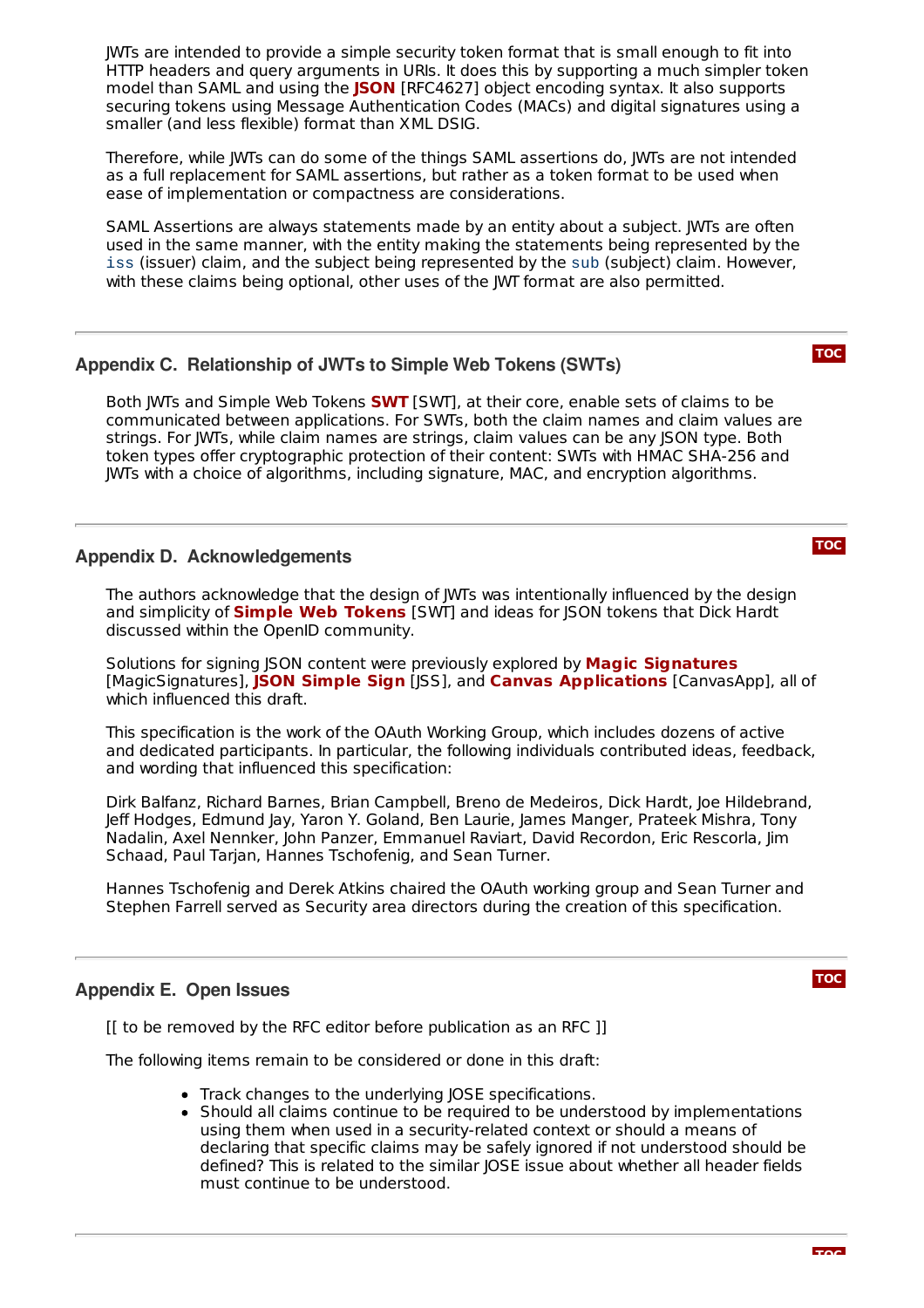

[[ to be removed by the RFC editor before publication as an RFC ]]

-06

- Changed the name of the prn claim to sub (subject) both to more closely align with SAML name usage and to use a more intuitive name.
- Allow JWTs to have multiple audiences.
- Applied editorial improvements suggested by leff Hodges, Prateek Mishra, and Hannes Tschofenig. Many of these simplified the terminology used.
- Explained why Nested JWTs should be signed and then encrypted.
- Clarified statements of the form "This claim is OPTIONAL" to "Use of this claim is OPTIONAL".
- Referenced String Comparison Rules in JWS.
- Added seriesInfo information to Internet Draft references.

### -05

Updated values for example AES CBC calculations.

### -04

- Promoted Initialization Vector from being a header parameter to being a toplevel JWE element. This saves approximately 16 bytes in the compact serialization, which is a significant savings for some use cases. Promoting the Initialization Vector out of the header also avoids repeating this shared value in the JSON serialization.
- Applied changes made by the RFC Editor to RFC 6749's registry language to this specification.
- Reference RFC 6755 -- An IETF URN Sub-Namespace for OAuth.

### -03

- Added statement that "StringOrURI values are compared as case-sensitive strings with no transformations or canonicalizations applied".
- Indented artwork elements to better distinguish them from the body text.

### -02

- Added an example of an encrypted IWT.
- Added this language to Registration Templates: "This name is case sensitive. Names that match other registered names in a case insensitive manner SHOULD NOT be accepted."
- Applied editorial suggestions.

-01

- Added the cty (content type) header parameter for declaring type information about the secured content, as opposed to the typ (type) header parameter, which declares type information about this object. This significantly simplified nested JWTs.
- Moved description of how to determine whether a header is for a JWS or a JWE from the IWT spec to the IWE spec.
- Changed registration requirements from RFC Required to Specification Required with Expert Review.
- Added Registration Template sections for defined registries.
- Added Registry Contents sections to populate registry values.
- Added "Collision Resistant Namespace" to the terminology section.
- Numerous editorial improvements.

<span id="page-14-0"></span>-00

Created the initial IETF draft based upon draft-jones-json-web-token-10 with no normative changes.